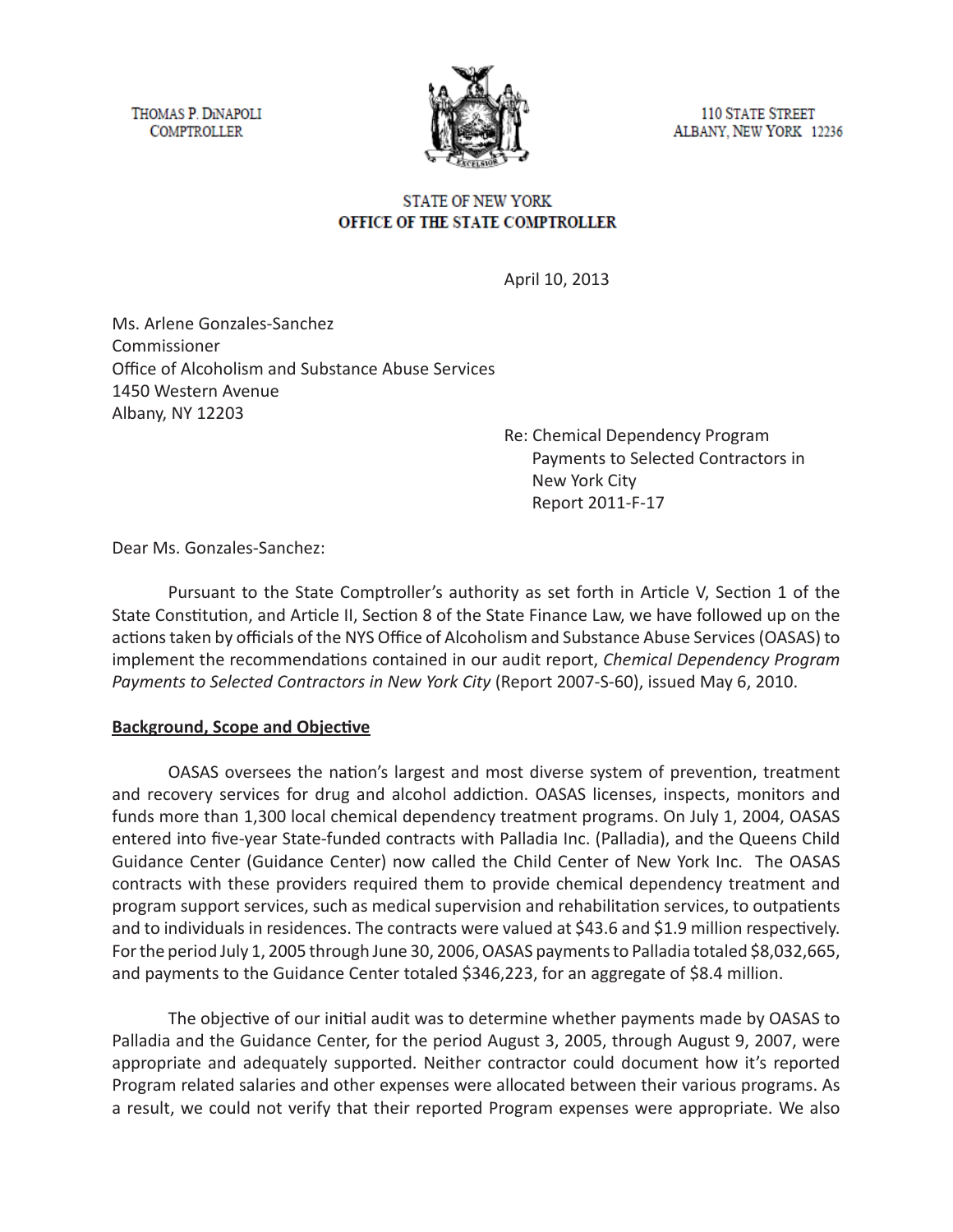found that OASAS did not effectively monitor contractor operations. We recommended OASAS recover the \$8.4 million of State funds paid to these contractors.

The objective of our follow-up review was to assess, as of January 2013, the implementation status of the seven recommendations in our initial report.

#### **Summary Conclusions and Status of Audit Recommendations**

We found that OASAS officials have made progress in addressing the matters identified in our initial report as four of the seven prior audit recommendations were implemented, two were partially implemented, and one was not implemented.

### **Follow-up Observations**

## **Recommendation 1**

*Recover the \$8,032,665 in Program charges from Palladia, and the \$346,223 in Program charges from the Guidance Center, they could not adequately document as Program-related.* 

Status - Partially Implemented

Agency Action - OASAS officials followed-up on our findings and recommendations and determined that a total of \$788,950 should be recouped from Palladia and the Guidance Center. The \$17,641 OASAS determined to be due from the Guidance Center was recovered in January 2013. The \$771,309 OASAS determined to be due from Palladia is being recovered by reducing quarterly billings and \$514,206 has been recovered to date.

### **Recommendation 2**

*Fully enforce the Manual and Circular requirements. When contractors do not comply with these requirements and all other governing statutes, recover State funds, as appropriate.*

Status - Implemented

Agency Action - To observe and enforce compliance with Manual and Circular requirements, OASAS has been using a risk-based approach to performing on-site reviews of provider fiscal operations to complement its CFR desk reviews. OASAS performed 38 on-site reviews during the period April 2010 through March 2011, and performed 45 on-site reviews the following fiscal year. In addition, OASAS issued updated Administrative and Fiscal Guidelines to its providers that went into effect in July 2010. The Guidelines are designed to help providers identify and comply with all administrative and program requirements. We reviewed the on-site reviews performed by OASAS for six sampled providers and found that OASAS had identified \$2.6 million in recoveries based on vendor noncompliance.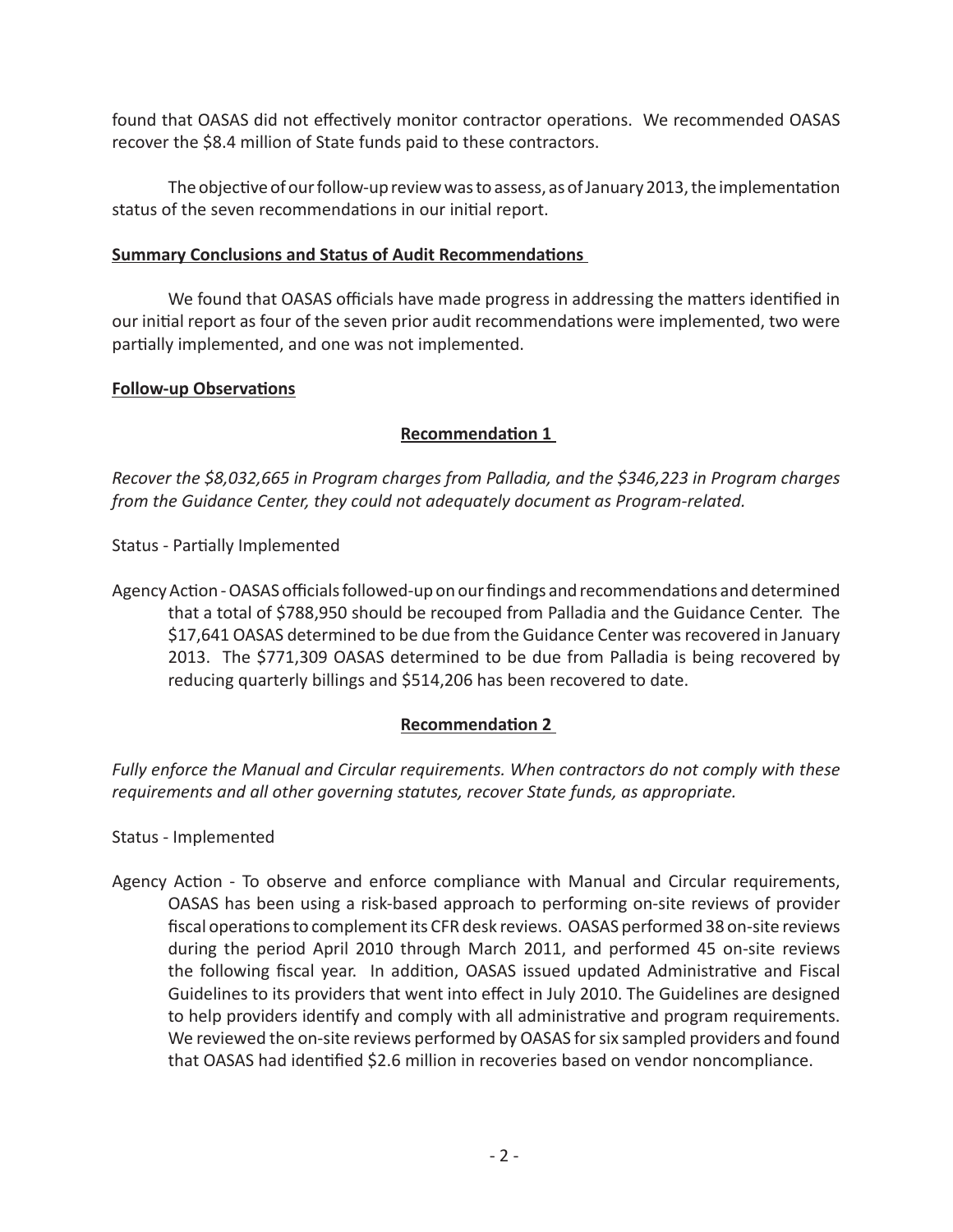# **Recommendation 3**

*Audit all Program-related expenditures for other Palladia and Guidance Center contract years to determine whether the related charges are supported and Program appropriate. Recover all unsupported and inappropriate expenditures.* 

Status - Not Implemented

Agency Action - OASAS officials stated that they did not audit other program years for either Palladia or the Guidance Center due to a "lack of audit resources."

### **Recommendation 4**

*Require reviewers to obtain sufficient information to determine whether contractors are in compliance with the Manual and the Circular, when required.* 

Status - Implemented

Agency Action - OASAS issued a new Fiscal Operations Self Assessment Questionnaire to provide guidance to its auditors when assessing contractor compliance. In addition, in March 2012, training was provided to OASAS Field Office Program Managers. The training agenda included an emphasis on obtaining sufficient information to determine whether contractors are in compliance with the Manual and the Circular.

### **Recommendation 5**

*Revise the fiscal review instrument to include questions that would require reviewers to verify expenditure documentation and contract compliance.* 

Status - Implemented

Agency Action - OASAS officials have revised their Fiscal Review Instrument to require reviewers to verify expenditure documentation and contract compliance.

### **Recommendation 6**

*Develop contracts and program workscopes that clearly define funded programs and services to be provided.* 

Status- Implemented

Agency Action - OASAS has revised its newly issued contracts with providers to detail what specific programs and services are to be provided by the contractor, and, in turn, funded by OASAS.